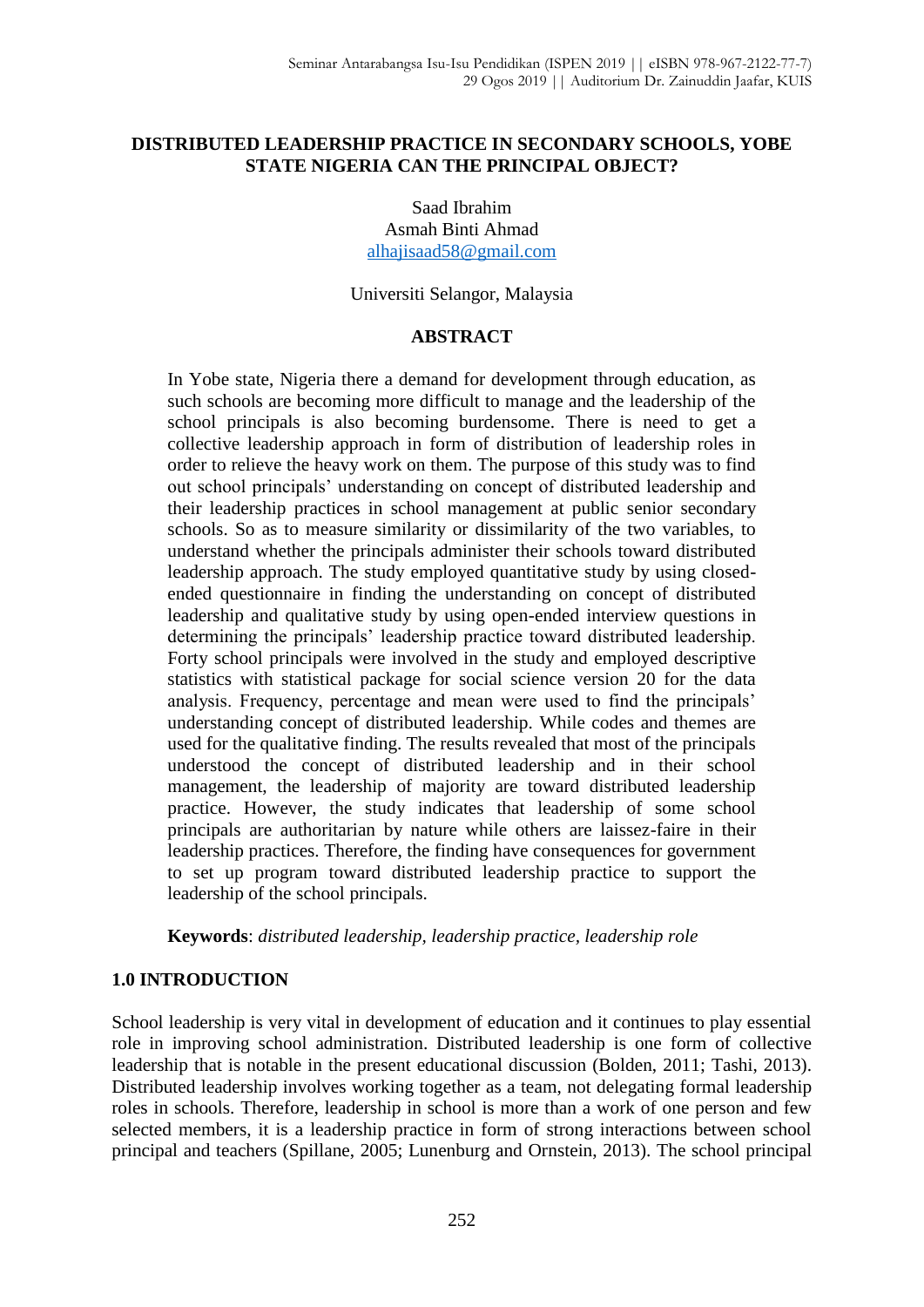should work together in team so that he can be able to coordinate various activities perform by school members to achieve objectives.

1.1 Problem Statement

Yobe state, Nigeria has never conducted a study on distributed leadership practice to measure its school head teachers at various levels of education. This prompted the researcher to investigate the idea of distributed leadership as shared leadership activities and to help understand its present need to changing approach in school leadership practice. That may lead to improve school leadership and performance for positive changes toward development.

## 1.2 Research Objectives

The research was set to determine:

- 1. The understanding of distributed leadership by school principals
- 2. Determine whether they practice it, through questionnaire and interview questions.
	- 1.3 Research Questions
- 1. Do school principals understand the concept of distributed leadership?
- 2. Do school principals see the need to share leadership roles with teachers and that the principals coordinates activities in ways that encourage distributing of leadership?

## **2.0 LITERATURE REVIEW**

Developments through education have increased the leadership roles and responsibilities of principals in schools. This brought the issue of collective leadership practice in schools. It has been found through research that leadership should be distributed among members of a school irrespective of their position (Harris, 2004; Spillane, 2005; Day, Sammons, Hopkins, Harris, Leithwood, Gu, et al (2009); Streck, (2009); Humpreys, (2010); Goksoy, (2015). Therefore, distributed leadership is receiving much attention. So there is the need for school principal to share responsibilities with his teachers in the school.

In their theories, both Spillane, (2005) and Duignan, (2006) agreed that distributed leadership involves all members of the school community not just the principal and few delegated leaders. Spillane viewed distributed leadership as a practice that happens through people interacting together, even if they are holding different leadership roles. There is interdependence among themselves and the environment. Duignan acknowledged that if leaders distributed responsibilities, the leadership quality of their organization will be strong. He supported a development of an `allowed-to-be-a-leader` culture; where each member should participate in leadership role. There are indications that both the theories forecasted that when school principals used distributed leadership approach, their teachers develop positive perceptions and feel more involved in school management activities.

Distributed leadership approach belongs to a view which supports collective leadership. Gronn, (2002); Goksoy, (2015) mentioned that the concept of distributed leadership suggested a school principal can introduce a change, with teachers supporting or changing it in various ways in order to achieve desired goals. Thus, distributed leadership practice examines collective leadership activity rather than formal appointed roles only.

A distributed leadership perspective is a concept involving notions such as school principal and teachers working together collectively. Also, teachers participating in different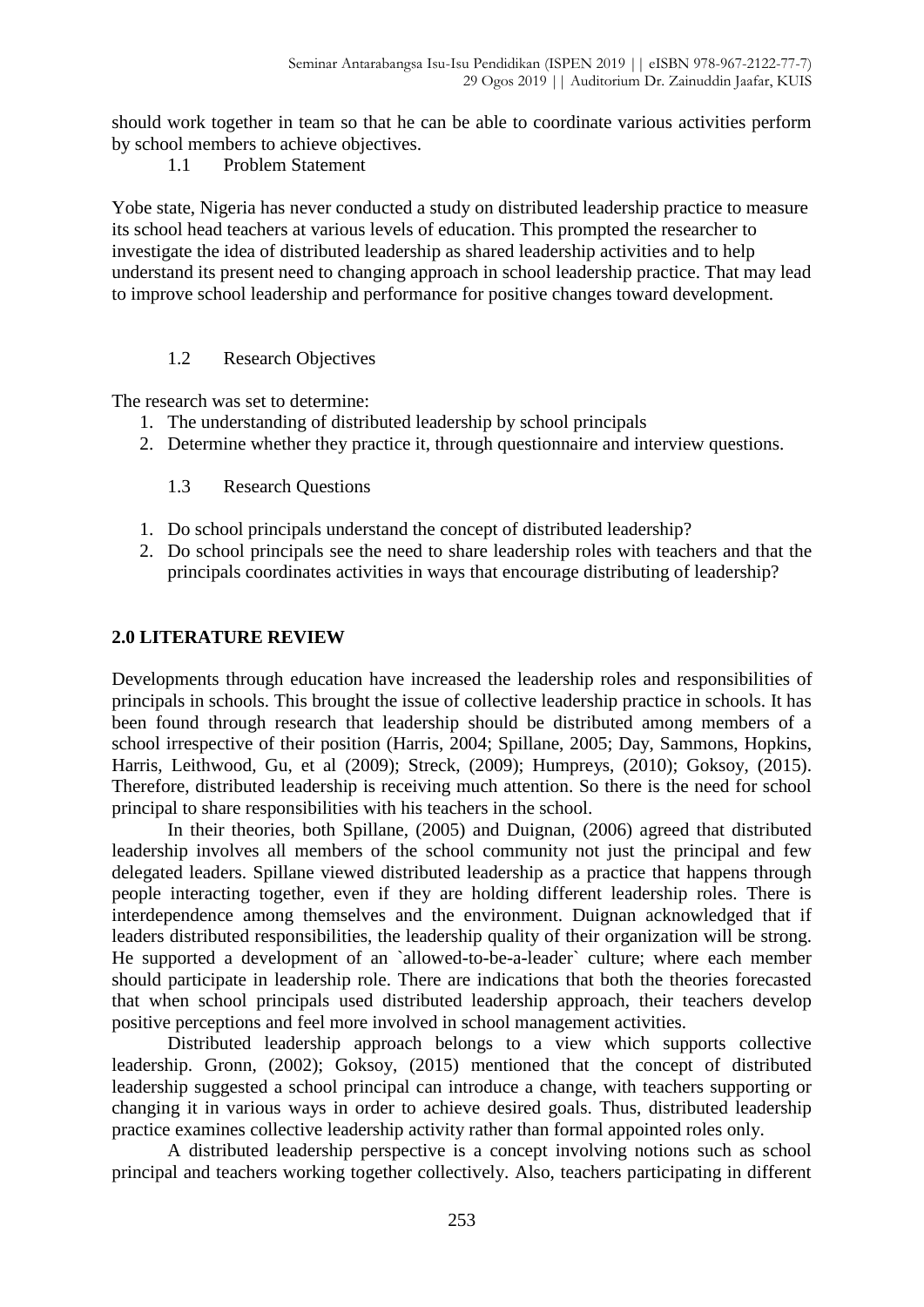responsibilities and executing leadership roles within the school. Kocolowski, (2010); Rani, (2015) advocated that distributed leadership is toward freeing schools from the authoritative and single leadership practices. As such, it enables us to think about collective leadership involving many leaders than hierarchical single school leadership. In this development, school principals should allow teachers to participate in leadership by distributing responsibilities and playing leadership roles.

# **3.0 METHODOLOGY**

Quantitative study questionnaire inform of closed-ended questions provided response options for the respondents and qualitative survey interviews inform of open-ended questions without response options are used to determine the opinions of the respondents. Sample of respondents are drawn from the school principals who responded to the questionnaire and interview questions.

Under the first research question, ten questionnaire items were formed and structured toward finding the understanding of the concept of distributed leadership from forty secondary school principals. The forty sampled respondents were asked to indicate the extent to which they agreed or disagreed with the items on a Likert rating scale. Descriptive statistics were used with statistical package for social science (SPSS) version 20 and calculated frequency mean and percentage mean. These are used to determine understanding the concept of distributed leadership from the school principals.

On the qualitative data, under the second research question, there are two interview questions. These are: how do you work together with the teachers as a united group in order to promote collective leadership in the school? Are there particular ways that you might act in order to make teachers to have positive perceptions regarding the usage of distributed leadership in school management? After the interview, the researcher prepared the data for analysis, by reading through the data to obtain direction and meaning of the whole responses, and assigned codes and labelled them according to the interview questions for easier descriptions. The data were analysed freely in form of hand analysis of qualitative data. This was because in this study the analysis involved a small data base and statements are easily located. It was manually sorted, organised and codes the statements for description in the research report.

# **4.0 RESEARCH FINDING**

Understanding the concept of distributed leadership by school principals can be determine in their leadership practices. Also, by developing the teachers' leadership skills by involving them in the school management practices for effective school leadership and efficiency In order to determine the understanding of the concept of distributed leadership according to opinions of the respondents, the results were categorised into three:

 $1 =$ Respondents do not understand the concept of "distributed leadership".

 $2$  = Respondents are not sure on the understanding of the concept "distributed" leadership".

3= Respondents understand the concept "distributed leadership".

For clear and much understanding of the responses from the school principals, each of the category of the results was summarised into mean frequency and mean percentage. Below is a table and figure showing summary on understanding concept of distributed leadership by school principals according to mean frequency and mean percentage.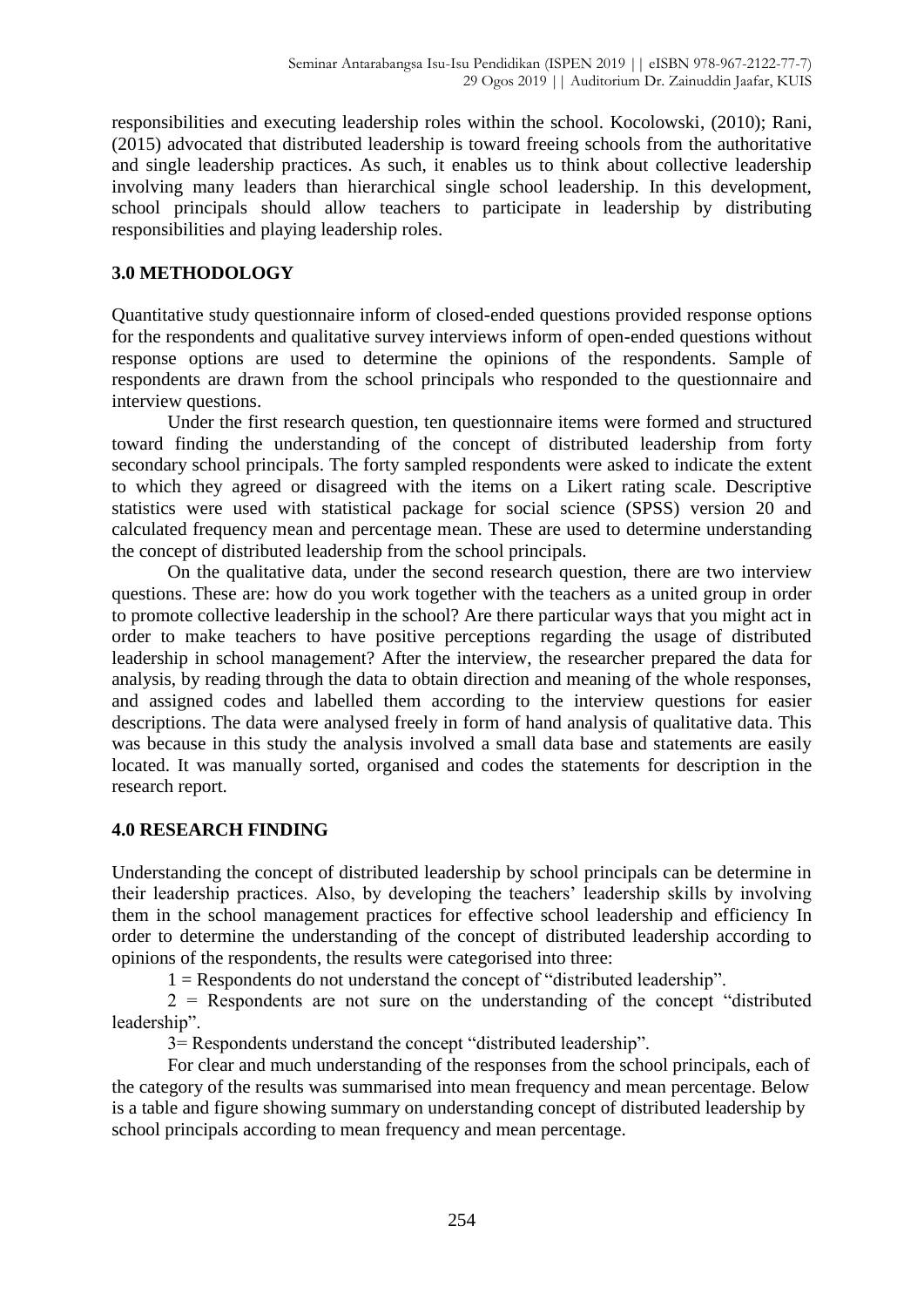**Table 1:** Mean frequency and mean percentage on understanding the concept of distributed leadership by school principals.

| <b>Understanding Concept</b><br>Ŋf<br>Distributed Leadership | Mean Frequency | Mean Percentage |
|--------------------------------------------------------------|----------------|-----------------|
| Did not understand                                           |                | 23.0            |
| Not sure                                                     |                | 27.0            |
| Understand                                                   | 20             | 50.0            |
| total                                                        |                |                 |



Figure 1: principals understanding concept of distributed leadership

Table 1 and figure 1 above shows each of the 40 sampled respondents had received the questionnaires, filled and returned it. Column one shows that out of the total number of respondents, mean frequencies of 9, representing mean percentage of 23.0% do not understand the concept of distributed leadership. While column two shows mean frequency of 11 respondents, (27.0%) mean percentage are not sure on their understanding on the concept of distributed leadership. And column three shows mean frequency of 20 respondents, representing mean percentage of 50.0% responses, indicated understanding the concept of distributed leadership. The results of research question one revealed that quite a number of the respondents had understood the concept of distributed leadership. The school principals seem they are

practicing distributed leadership in school leadership roles.

# **Qualitative data analysis**

This phase attempted to answer research question two that seeks to find out the school principals' leadership practices in order to relate with the results of their understanding on concept of distributed leadership.

# **Need for converge quantitative data and qualitative data**

The analysis in research question one revealed that school principals understood the concept of distributed leadership with high frequency mean of 20 (50%). With this result there is need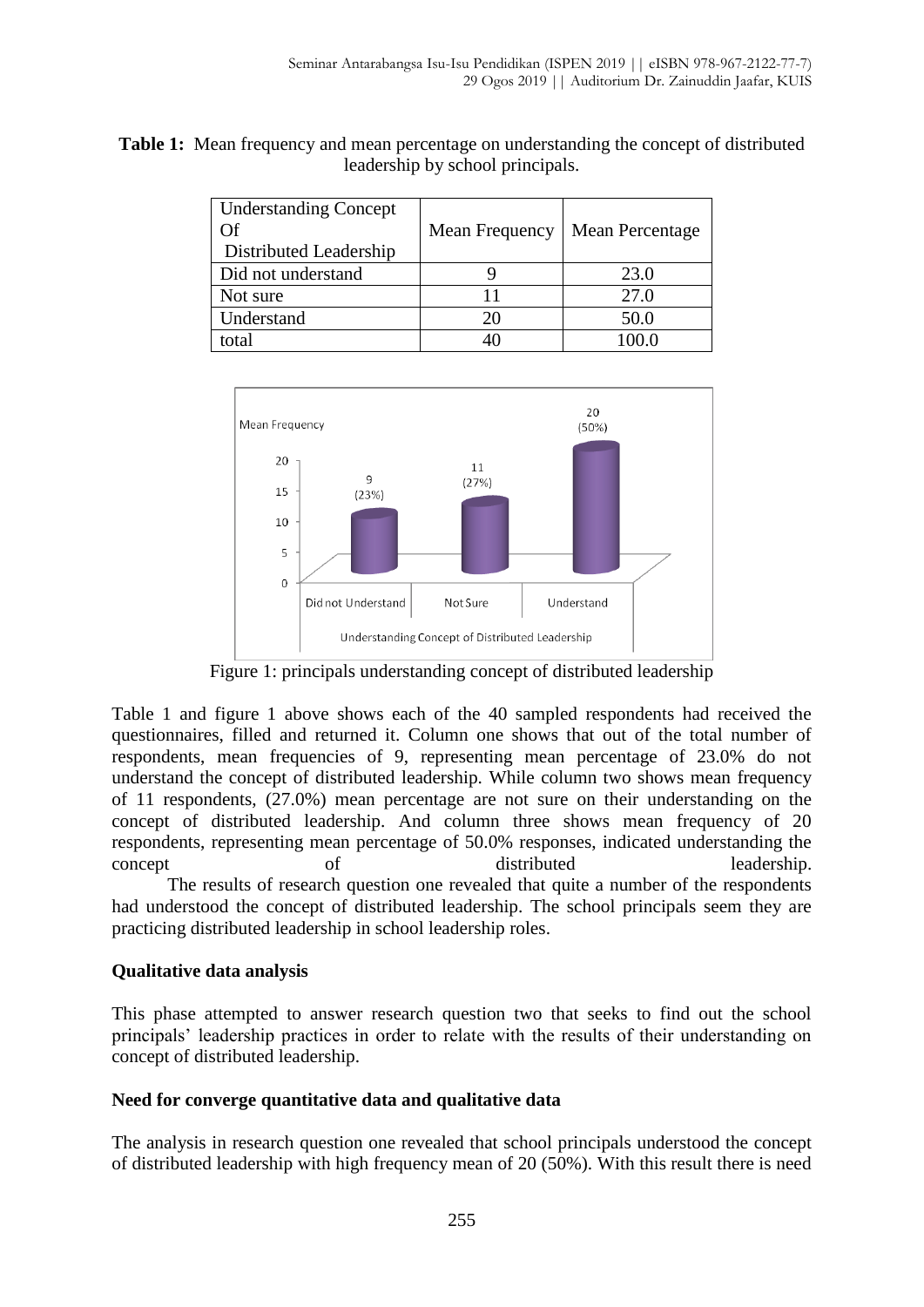for qualitative data to address the issue of leadership practice towards distributed leadership. To investigate whether the findings confirm or disconfirm the quantitative statistical results on understanding the concept of distributed leadership by the school principals. This will help to find out how they viewed distributed leadership in their school leadership practices.

# **Interview data collection**

The interview was conducted with forty school principals who were selected at random. This is because of the need to report detail information on leadership of their school. It was one-toone interview in which the researcher asked questions and recorded the answers from one individual at a time, thus, an open-ended interview.

In the process of gathering the data, it was staged in such a manner that the participants felt comfortable and responded to the questions. Generally, the data was collected with sensitivity to each individual interviewed.

# **Organisation and coding of the interview data**

After the data was collected, it was prepared for analysis. First, it was done by gathering information and transcribed it from spoken and written words to typed files according to the two interview questions. Each question was given a code number for easier identification-IQA, IQB. Thus, there are two files and each file have forty responses. Meaningful statements made by each participant in each interview question were sorted and arranged according to themes based on the ideas. The researcher grouped similar and redundant codes to more manageable number of themes (Cresswell, 2012). Specifically, the list of the theme codes was reduced to six and five themes respectively that the participants discussed most frequently or are unique in each of the interview question. A hand analysis of qualitative data was used, where the researcher read the data, sorted it by hand and divided each into parts. This is because the qualitative study has a small database and statements were easily located. Therefore, the data was sorted manually, organised and located words or sentences in the text database.

# **Principals' interview analysis**

Based on the interview data, there are two groups of information built from the interview questions in an attempt to answer the research question. Each group of information presented parts of statements from the verbal responses of the participants on whether they administer their schools toward distributed leadership. The parts helped in sorting out similar ideas and developed themes.

The first principals' interview analysis under interview question `A` (IQA), table 2 below presents themes from the interview data.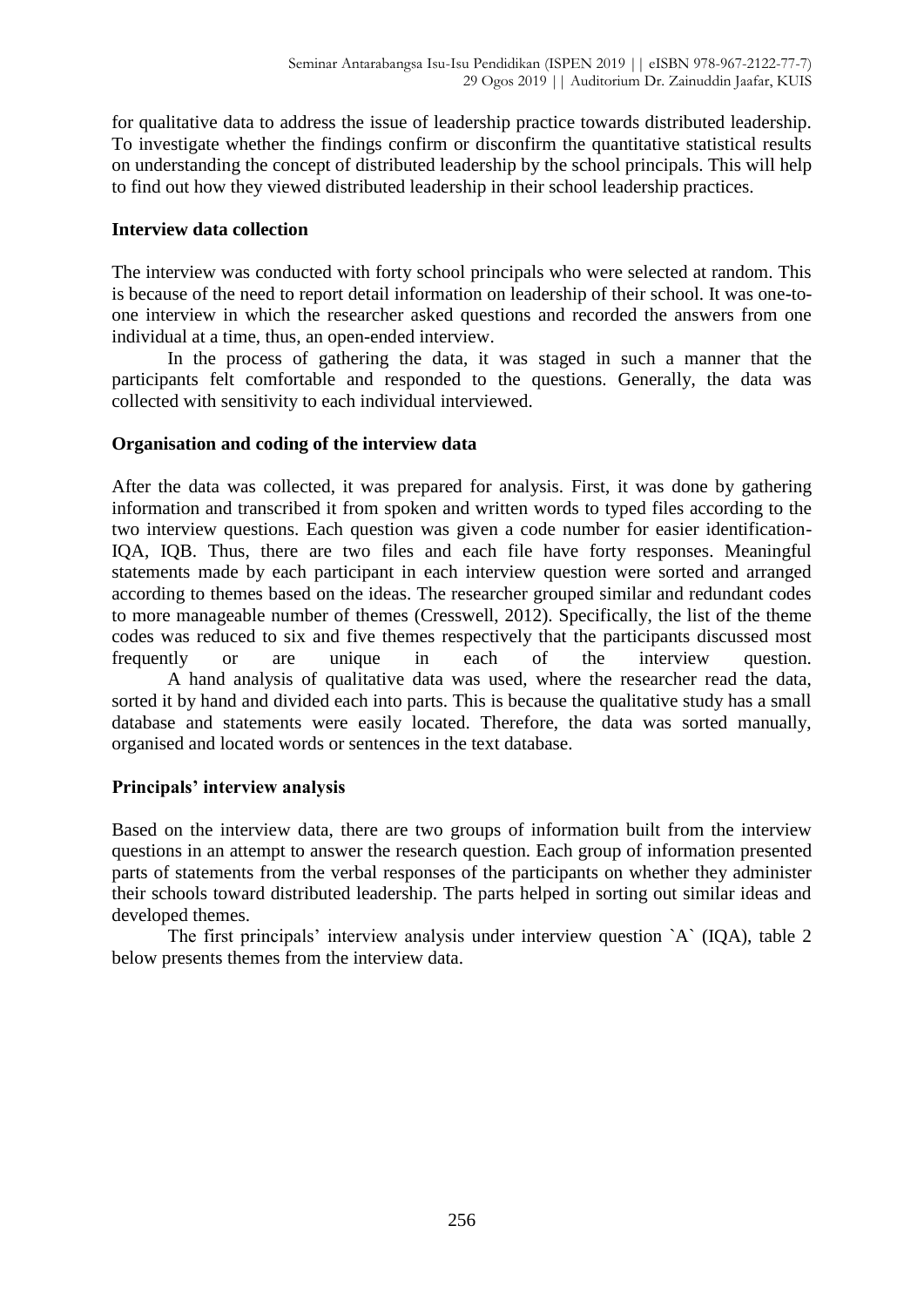| Table 2: Number and percentage of principals whose similar themes were put together to |  |
|----------------------------------------------------------------------------------------|--|
| form these themes from interview question A.                                           |  |

| S/NO         | Theme<br>code<br>number | <b>Themes</b>                                                       | School<br>principal code<br>number       | Number of<br>principals | Percentage |
|--------------|-------------------------|---------------------------------------------------------------------|------------------------------------------|-------------------------|------------|
| 1.           | A1.1                    | Through cooperative<br>effort.                                      | 04, 13, 15, 21,<br>24, 28, 36, 37,<br>39 | 9                       | 22.5%      |
| 2.           | A1.2                    | We work in committees.                                              | 03, 05, 08, 19,<br>22, 27, 29, 30,<br>35 | 9                       | 22.5%      |
| 3.           | A1.3                    | By distributing<br>responsibilities to those<br>who are interested. | 01, 07, 09, 10,<br>11, 26, 40            | $\overline{7}$          | 17.5%      |
| 4.           | A1.4                    | By delegation of power to<br>some teachers.                         | 02, 06, 12, 18,<br>25, 28, 38            | $\overline{7}$          | 17.5%      |
| 5.           | A1.5                    | As one community.                                                   | 14, 16, 17, 23,<br>32, 34                | 6                       | 15%        |
| 6.           | A1.6                    | By assigning duties to<br>teachers under senior<br>master's advice. | 20, 33                                   | $\overline{2}$          | 5%         |
| <b>TOTAL</b> |                         |                                                                     |                                          | 40                      | 100%       |

Table 2 above: shows six themes from participants' responses on the interview question. The themes are coded from A1.1 to A1.6. Theme with code number A1.1 is  $-$  Through cooperative effort. The number of principals under the theme is 9, representing 22.5% of the responses. This shows that in the principals' leadership practice every teacher is encouraged to work together.

The theme with code number A1.2 is  $-$  We work in committees. That leadership in school is collective work done in group according to tasks where each person contributes in his committee. Also, 9 principals mentioned this practice, representing 22.5% of the responses. And the third themes having code number A1.3 is – By distributing responsibilities to those who are interested. 7 principals indicate this practice, representing 17.5% of the responses. Under this theme, the school principals distribute responsibilities to teachers loosely. The theme of the code number  $A1.4$  is  $-$  By delegation of power to some teachers. This theme shows authoritative leadership practices in school where few teachers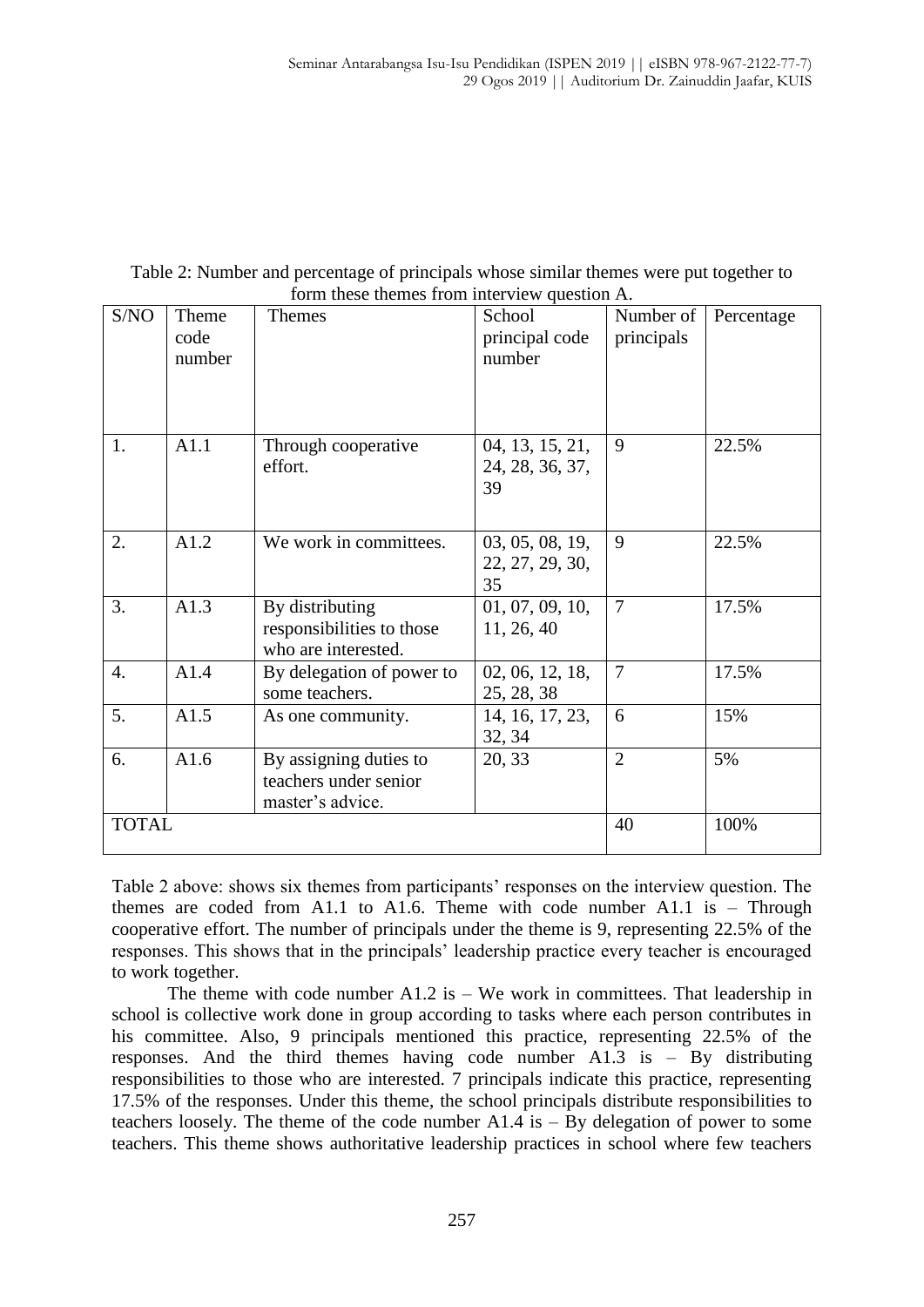are selected and given mandate to execute roles as leaders to specific tasks. The principals who practice this is 7, representing 17.5% of the responses.

In the table, the theme with code number  $A1.5$  is  $-$  As one community. This shows leadership with good relationship with understanding and cooperation between teachers and the school principal to achieve objectives. There are 6 principals who mentioned this idea of practices, representing 15% of the responses. The last theme with code number A1.6 is  $-$  By assigning duties to teachers under senior master's advice. Only 2 principals demonstrate this practice, representing 5% of the responses. This is a school leadership practice showing that a principal did not trust his staff, but only those closer to him.

From the number of principals under each theme, it is an indication that all the participants have responded to the interview question. The result identified that large number of school principals work with teachers collectively.

The second interview analysis under interview question `B` (IQB), table 3 below presents themes from the interview data.

|              |              | $\frac{1}{2}$ and $\frac{1}{2}$ are $\frac{1}{2}$ and $\frac{1}{2}$ and $\frac{1}{2}$ are $\frac{1}{2}$ |                 |                |            |
|--------------|--------------|---------------------------------------------------------------------------------------------------------|-----------------|----------------|------------|
| S/NO         | Theme        | Themes                                                                                                  | School          | Number of      | Percentage |
|              | code         |                                                                                                         | principal code  | principals     |            |
|              | number       |                                                                                                         | number          |                |            |
| 1.           | <b>B1.1</b>  | By showing trust and                                                                                    | 01, 10, 13, 14, | 14             | 35%        |
|              |              | respecting the personality                                                                              | 15, 21, 24, 26, |                |            |
|              |              | of each staff.                                                                                          | 28, 29, 31, 36, |                |            |
|              |              |                                                                                                         | 37, 38          |                |            |
| 2.           | <b>B</b> 1.2 | By empowering and                                                                                       | 06, 09, 18, 19, | 12             | 30%        |
|              |              | coordinating teachers'                                                                                  | 20, 22, 23, 30, |                |            |
|              |              | activities.                                                                                             | 32, 33, 34, 40  |                |            |
| 3.           | <b>B</b> 1.3 | Through distributing task                                                                               | 02, 03, 04, 05, | 9              | 22.5%      |
|              |              | and motivating the                                                                                      | 07, 16, 25,     |                |            |
|              |              | teachers by considering                                                                                 | 27,35           |                |            |
|              |              | their suggestions for                                                                                   |                 |                |            |
|              |              | implementation.                                                                                         |                 |                |            |
| 4.           | <b>B</b> 1.4 | Constant supervision.                                                                                   | 08, 11, 17      | 3              | 7.5%       |
| 5.           | <b>B</b> 1.5 | By using negative and                                                                                   | 12, 39          | $\overline{2}$ | 5%         |
|              |              | positive rewards.                                                                                       |                 |                |            |
| <b>TOTAL</b> |              |                                                                                                         | 40              | 100%           |            |

Table 3: Number and percentage of principals with unique themes put together to form these themes from interview question B.

Table 3 above shows five themes extracted from forty themes. The themes are coded from B1.1 to B1.5. The theme with a code number B1.1 is  $-$  By showing trust and respecting the personality of each staff. This shows an act of practice in which the principals are ensuring good school climate that supports teachers to perform task at ease and joy. This practice was revealed by 14 principals, representing 35% of the responses. Relatively, the theme with code number B1.2 is – By empowering and coordinating teachers' activities. This theme shows that responsibilities were shared among the teachers and each teacher is responsible for the outcome in his leadership. This practice was revealed by 12 principals, representing 30% of the responses.

The third theme having a code number B1.3 is – Through distributing task and motivating by considering teachers suggestions for implementations. It is a practice from 9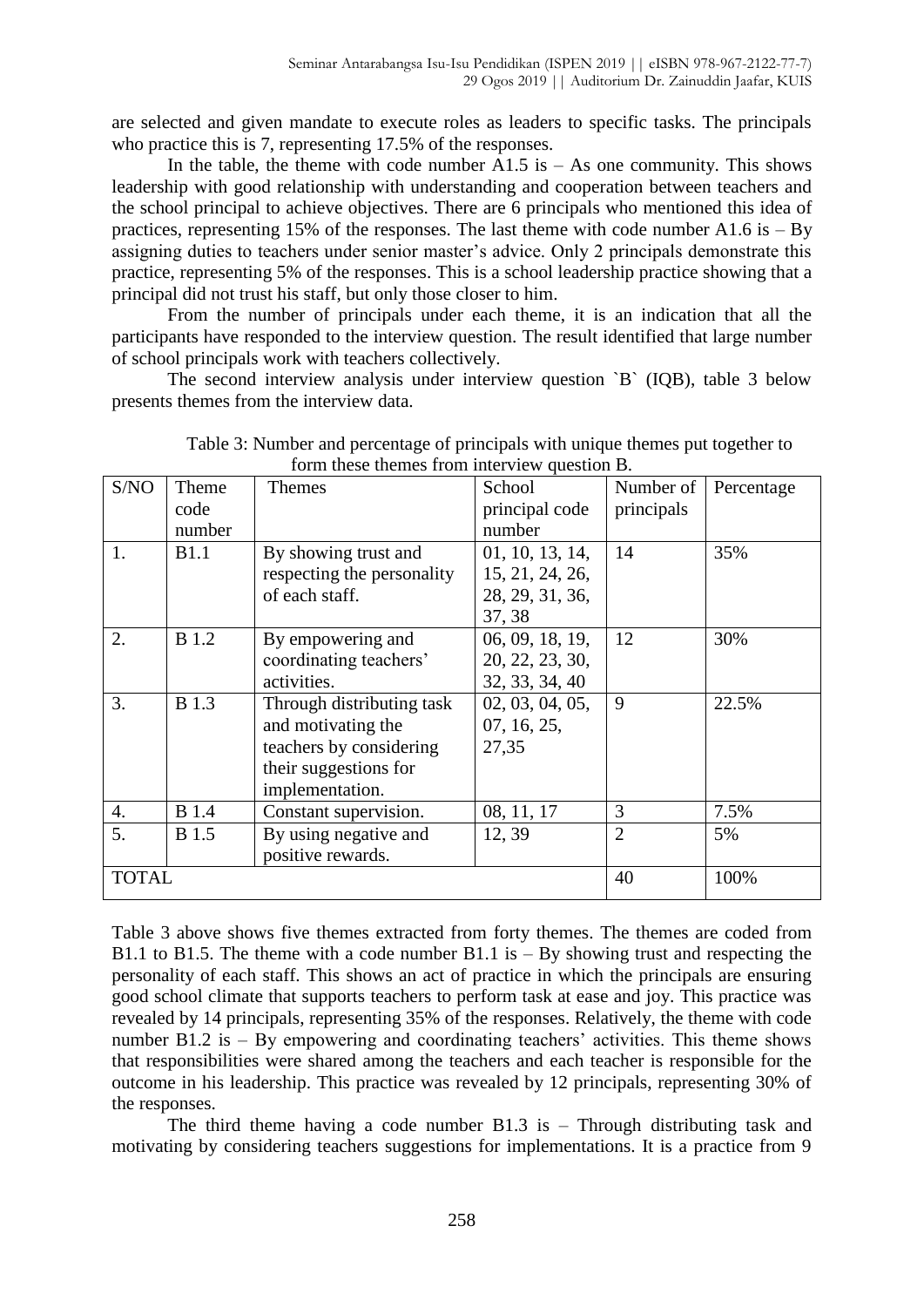principals, representing 22.5% of the responses. This practice shows tasks are executed only according to teachers' interest.

The next theme with a code number  $B1.4$  is  $-$  Constant supervision. This theme shows that teachers were not given chances to perform task freely, therefore, work in only done under strict supervision. This practice was from 3 principals, representing 7.5% of the responses. In a like manner, the theme with a code number  $B1.5$  is  $-$  By using negative and positive rewards. This shows that leadership is perform under formal authoritative power. This leadership practice was revealed by 2 principals, representing 5% of the responses.

The number of principals that reflected in each theme indicated that all of the participants had responded to the interview question 'B'. The result showed that majority of principals encourages teachers to have positive perceptions in school leadership practices by respecting the personality of each staff, showing competence toward task execution and allow room for dialogue.

#### **Reporting of the findings**

Results from the analyses revealed three primary core themes in each of the table presented above. Therefore, the core themes that emerged from the participants' open-ended responses are six, three from each interview question.

The first table is description on interview question 'A'. The first core theme from the table is – By distributing duties and working through cooperative effort as one community. This is from theme with the following code numbers A1.1, A1.2 and A1.5. This practice in school promotes collective works that make teachers to share ideas that will make them feel they are involved in leadership roles. To identify ways to improve effective school leadership and performance. Example of quotes from participants included: "This is done by forming committees to schedule of duties and coordinating the activities"; "we work together as colleagues"; "you know, togetherness is power". The numbers of participants who have this idea of practice in their school leadership are 24 out of the total responses, representing 60%.

The second core theme is  $-$  by assigning duties to teachers but under senior master's advice. This was from the themes with code numbers A1.3 and A1.6. The leadership practice seems to be carelessly undertaken. The principals seem to be loose that they cannot be able to co-ordinate activities properly. Example of quotes included: "I consider that teachers are the majority, so work is done through them"; "by allowing teachers to suggest ideas through the senior master who will report and discuss the issue with me". This type of leadership practice is from 9 (22.5%) of the total responses.

The third core theme is  $-$  by delegation of duties and power. This emerged from the themes with code number A1.4, in the table. This practice seems to pay little attention to distributed perspective, it is power over the members of the school community and teachers do not work with full freedom. Example quotes of this theme included: "some teachers cannot work properly without supervision"; "the overseers are leaders that help to control the activities". From the table, those who practice this type of leadership are 7 from the total number of participants, representing 17.5% of the total responses.

Another three core themes are from the themes from the data of interview question `B`. The first core theme is – by respecting the personality of each staff, empowering and motivating them. This theme evolved from the themes with code numbers B1.1and B1.2. The terms that described the core theme are; showing trust to each and coordination. Specifically, the participants noted that building a friendly environment and having confidence in teachers' ability to perform task create happiness, trust and make teachers feel free so that they can contribute effectively to leadership activities. For example, two participants said; "the only way is to build good human relations to make teachers feel we are linked together like chain.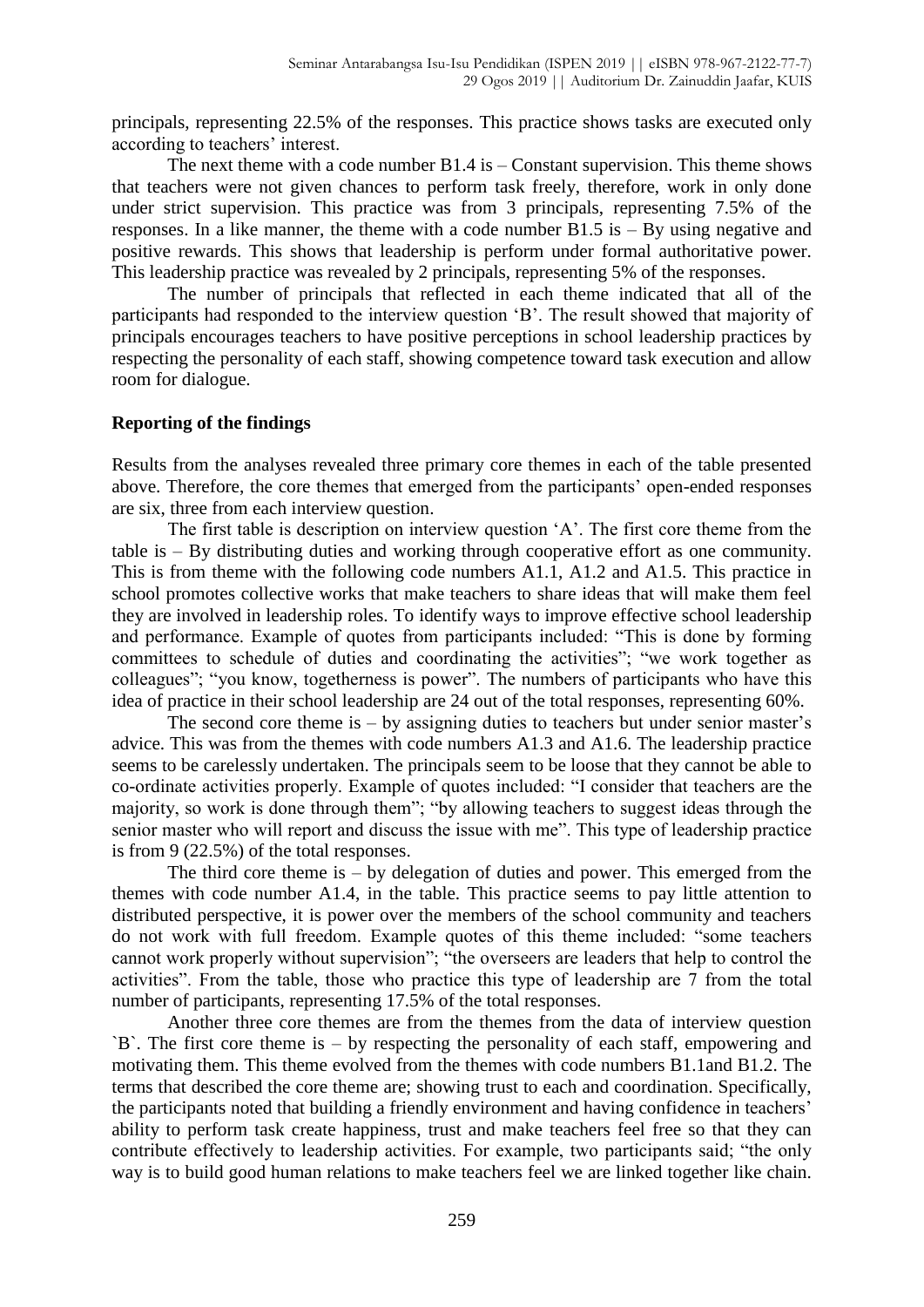If any teacher fails to do his duty the chain may break"; "just to be open minded and show concern on welfare". The number of participants who revealed this practice are 26, representing 65% from the total responses.

The second core theme is-by considering teachers suggestions for implementation. This is a theme with a code number B1.3, which identified that the leadership practice is without control and co-ordination of activities. The leader in this situation is not sure of the type of leadership style to take. For example, a participant mentioned that: "as you know this is an old school, so most of my staff are experienced, anybody can take up a responsibility and execute it well." There are 9 (22.5%) participants from the total responses, who indicated this leadership practice.

While the third core theme is – constant supervision and by using positive and negative rewards. This is from the themes with code numbers B1.4 and B1.5. This practice depicts elements of authoritative leadership practice, where leadership is confine to only those delegated in leadership roles. For example, a participant stated that: "I always ask the teachers to bring the report of their duties". The total number of participants who are in view of this practice are 5, representing 12.5% of the total responses.

## **5.0 DISCUSSION**

Based on the results on understanding the concept of distributed leadership and on the findings on leadership practices toward distributed leadership by school principals. This section discussed the findings by converging the two data and used the results to understand the way the school principals understood the concept and related it to their leadership practices. Thus, the researcher relate the results of the quantitative and qualitative analyses and determined the similarity or dissimilarity of the two databases.

There are several ways of relating such databases. In this study the researcher described the quantitative and qualitative results side by side in this section (Fraenkel and Wallen, 2009; Creswell, 2012). For example, the researcher first presented the quantitative statistical results and then provided qualitative quotes.

The first research question raised issues that formed ten items in the questionnaire which included formal roles, activities teachers might be involve and encourage to be involve toward distributed leadership in school management.

The responses on understanding the concept of distributed leadership by school principals are grouped into three: do not understand, not sure and understand by obtaining frequency mean and percentage mean of each. The results showed frequency mean of 9 (23%) respondents who do not understand the concept of distributed leadership. On the second research question, regarding the findings on their school leadership practices, the first interview question was on how the school principals work together with teachers as a united group in order to promote collective leadership. The findings revealed that 7 (17.5%) of the responses stated by delegation of responsibilities and power to some teachers. Example of quotes included: "some teachers cannot work properly without supervision"; "the overseers are leaders who can help to control the school activities". The second interview question is on particular ways that the principal might act to make teachers have positive perception toward distributed leadership in school management. The findings identified that 5 (12.5%) of the responses mentioned through constant supervision and using positive and negative rewards. Example of a participant stated that "I always ask the teachers to bring the report of their duties".

There is similarity from the results above. Because those who did not understand the concept distributed leadership might have perceived it is as giving out responsibilities to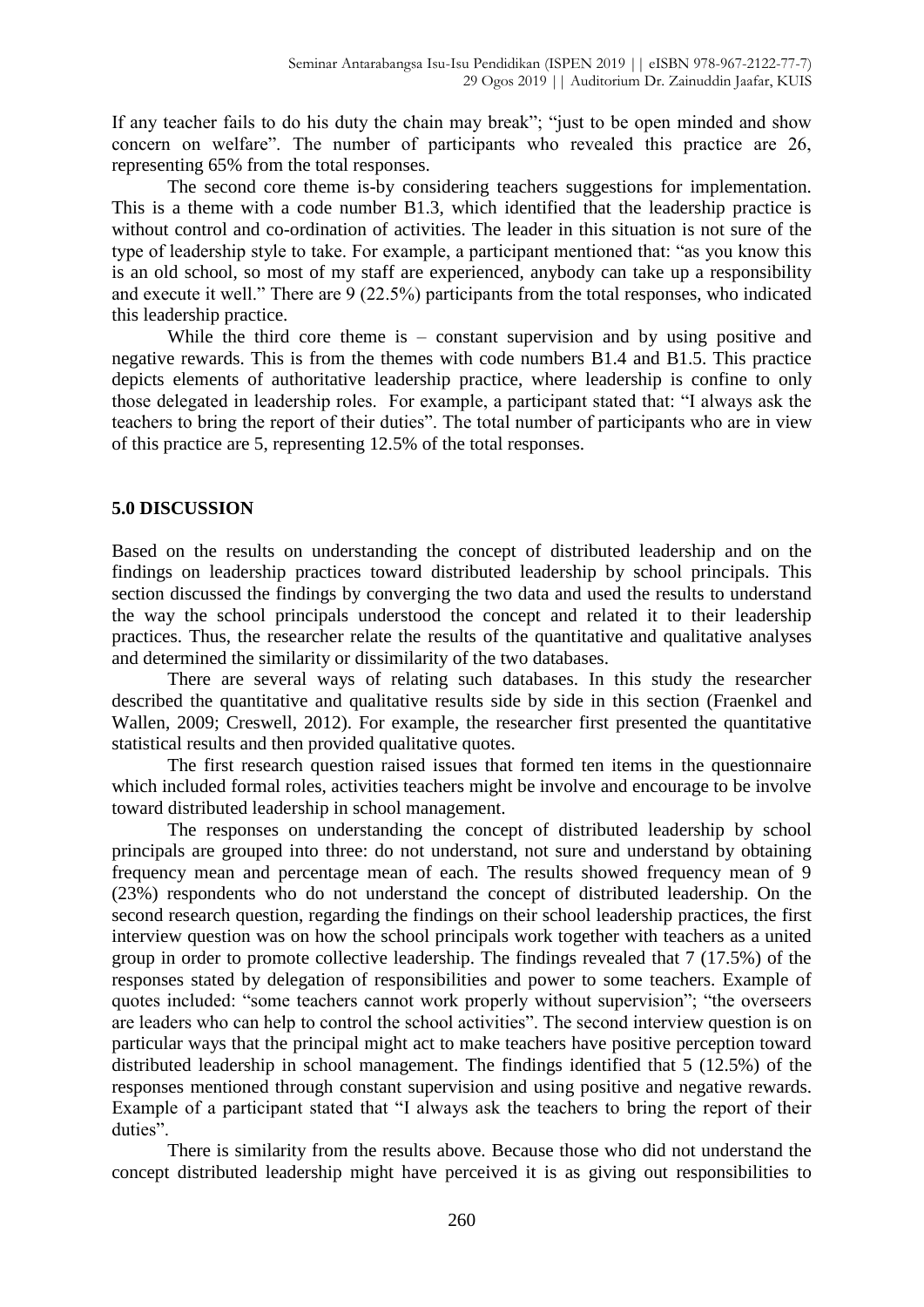teachers who are delegated only, (Streck, 2009; Kocolowski; 2010). The first interview finding showed that principals selects some teachers and give them responsibilities to act as leaders to specific tasks. The second interview finding signified that chances are not given to teachers to perform tasks freely. To these type of principals, distributed leadership is delegation, meant teachers were given leadership roles or responsibilities according to the school principals' opinion or wish. They might think school principals became heir to certain qualities and attributes that make them better in position to lead (Scott and Hines, 2014). With this, it can be pointed out that these principals' understanding and approach to distributed leadership is power over the members of the school community. Which may hinder cooperative effort in the affairs of the school.

On the part of those who are not sure on understanding concept of distributed leadership, the result showed frequency mean of 11 (27%) of the responses. The findings of the first interview question showed 9 (22.5%) of participants responded by assigning duties to teachers but under senior master's advice. Example of quotes included; "By allowing teachers to suggest ideas through the senior master who will report and discuss the issue with me"; "I consider that teachers are the majority, so work is done through them". The findings of the second interview question also revealed 9 (22.5%) of the responses. Who stated that by considering teachers suggestions for implementation. Example, a participant mentioned that: "As you know this is an old school, so most of my staff are experienced, anybody can take up a responsibility and execute it well".

The results above conformed to each other and in this situation, the school principals seem to be passive in running the affairs of their schools. That they do not organise and coordinate the activities of the schools very well. In fact they are not sure in understanding the idea and practice of distributed leadership as another way of leadership practice that can allow dialogue and distribute responsibilities to all members of staff toward school improvement. Also, the practice of distributed leadership will help relief the burden of the principals and the teachers will build confidence on them.

The high frequency means of 20 (50%) respondents on understanding the concept of distributed leadership is identification that these principals clearly understood the idea and concern of distributed leadership in school. In a related manner, findings of the first interview question, showed that 24 (60%) of the respondents signified principals work together with teachers through cooperative effort as one community. For example, two participants stated that "We work together as colleagues"; "You know, togetherness is power". The findings of the second interview question identified 26 (65%) of the participants revealed principals work together with teachers. By showing trust, respecting the personality of each staff, distribute responsibilities and coordinate teachers' activities. Example of quote from a participant mentioned that: "the only way is to build good human relations to make teachers feel we are linked together like chain, if any teacher fails to do his duty the chain may break".

The results above identified that the qualitative findings confirmed the quantitative statistical results. As in her studies, Rani, (2015) stated that all principals in Kelantan possessed high degree of distributed leadership characteristics. Therefore, the overall result revealed how the understanding of the principals on concept of distributed had positive impact on the outcome. Also, how the result of the interview data confirmed or complement the quantitative statistical data.

## **6.0 CONCLUSION**

Researches on distributed leadership has brought about interest from scholars in understanding effective school leadership practices. This led to the identification of distributed leadership as a key in dealing with school administration. The concept of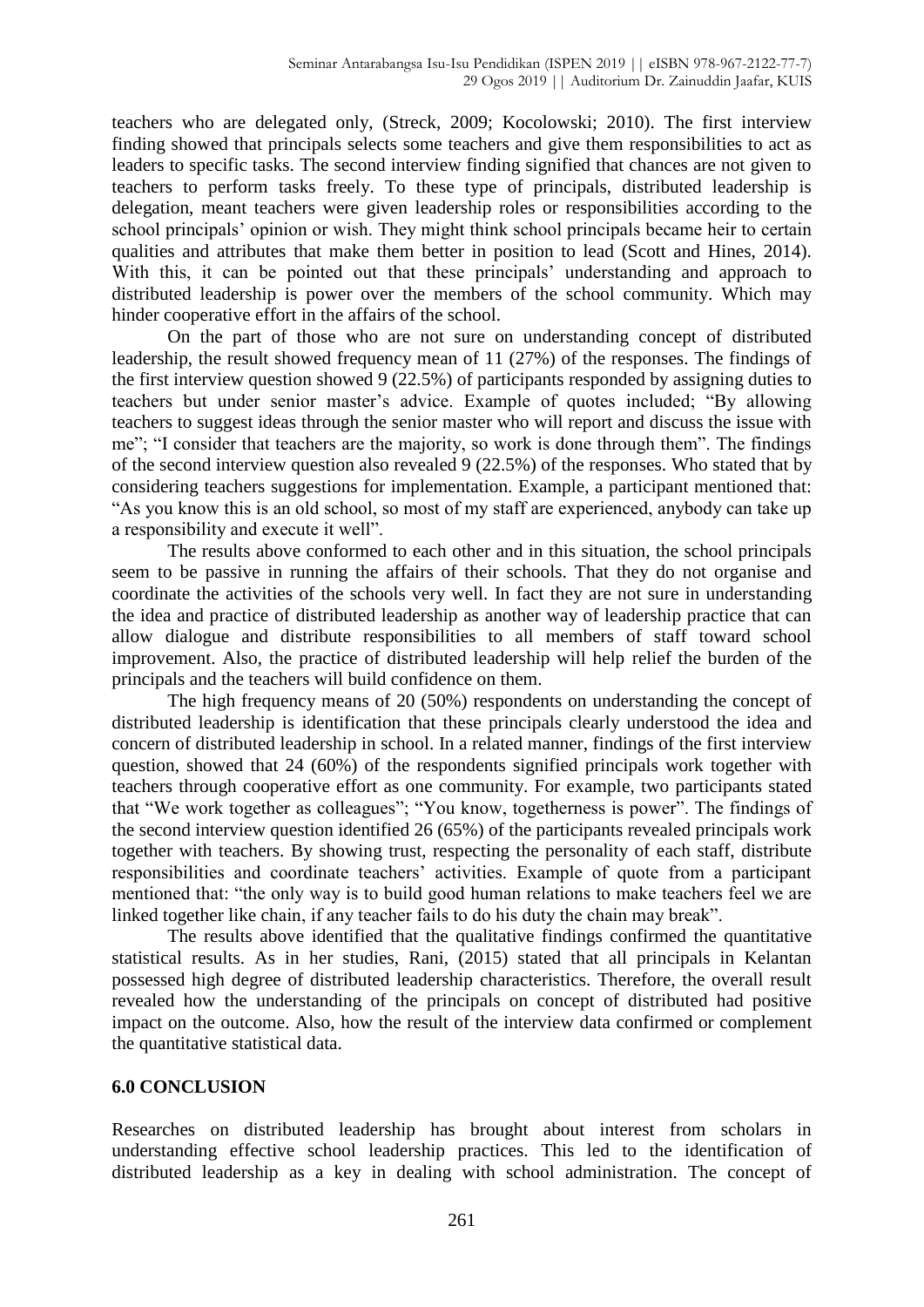distributed leadership is a recent issue in Yobe state, Nigeria. This prompted the researcher to investigate whether school leaders, more especially public senior secondary school principals understand the idea and concern of distributed leadership. Also, they were interviewed to find out how they administer the schools.

It is certain based on my own experiences as one-time vice principal administration, that many principals are still not enrolled in school leadership programme. However, the research found that most of the school principals understood the concept of distributed leadership and majority of them revealed their leadership practices towards such idea. That few among the principals object the idea of distributed leadership practices in schools in Yobe state Nigeria.

This is encouraging, but it is essential to improve the quality of school principal leadership and should be collective leadership roles among teachers. Since distributed leadership can help improve leadership of teachers, both inside and outside classroom, it requires inclusive and freedom in leadership to involve all teachers to contribute to leadership roles which could promote school success. Lastly, may all the principals become a leadership role model by practicing distributed leadership in the schools in this study and thus adopt this present issue of collective leadership for the betterment in performance.

## **Limitations and recommendations for future research**

This study acknowledged its limitations that should be noted. First, the results were obtained from cross-sectional study. There is need for longitudinal study to make a wider scope of coverage. Second, the study involved only public secondary schools, future research should involve private schools. Another limitation of the study is that, the research did not employ test to find the difference among gender principals.

While acknowledging the limitations of this research, there are recommendations for future research of similar topic and related issue. First, future research should explore a longitudinal study to obtain more comprehensive outcome on distributed leadership through observation. Second, there is need to include private secondary schools in order to obtain wider and comprehensive conclusions. Future research should examine the difference of opinions between male and female principals. This will help to ascertain the depth in understanding and practice of distributed leadership in such schools.

# **7.0 REFERENCE**

- Bolden, R. (2011). Distributed leadership in organisations: A review of theory and the research. International Journal of Management Reviews. 13. 251-269.
- Creswell, J., W. (2012) Education Research, planning, conducting and evaluating
- Qualitative and quantitative research. (4th ed) Upper Saddle River: pearson.
- Day, C., Sammons, P., Hopkins, D., Harris, A., Leithwood, K., Gu, Q., Et al (2009). The impact of school leadership on pupil outcomes: Final Report Universiti of Notthingham. U.K.
- Duignan, P. (2006). Ethical leadership: Key challenges and tensions. Melbourne. Cambridge University Press.
- Fraenkel, J.R. & Wallen, N.E. (2009). How to design and evaluate research in education. (7th ed). New york. McGraw-Hill campanies, Inc.
- Goksoy, S. (2015). Distributed leadership in educational institutions. Journal of Education and Training studies, 3(4), 21-23.